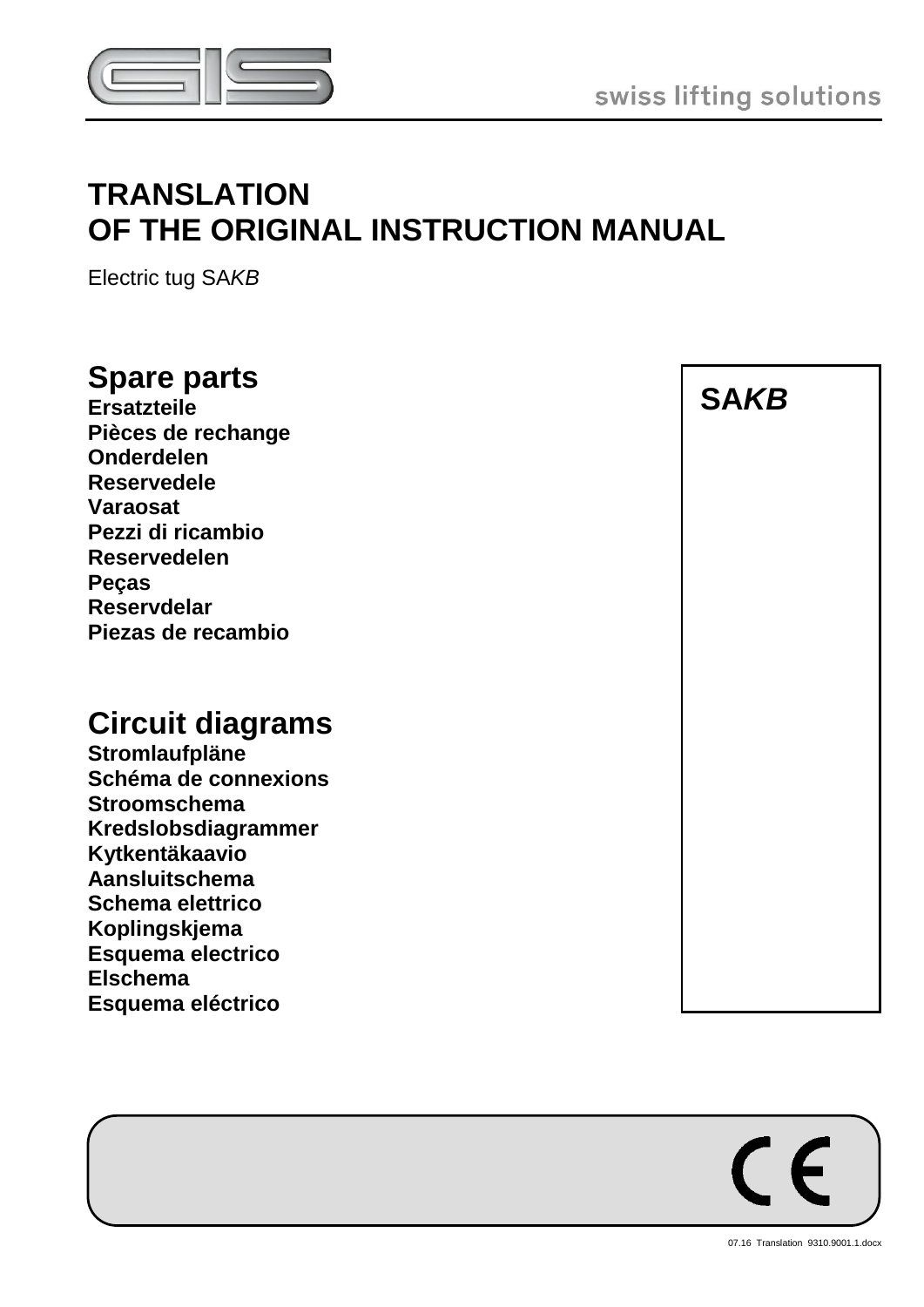# **TABLE OF CONTENTS**

| ŋ     | Page                                     |
|-------|------------------------------------------|
| 0.1   |                                          |
| 0.1.1 |                                          |
| 1     | General functional description 3         |
| 1.1   |                                          |
| 1.2   |                                          |
| 1.3   |                                          |
| 1.4   |                                          |
| 2     |                                          |
| 2.1   |                                          |
| 22    |                                          |
| 2.2.1 | Power connection for operating voltage 3 |

| 4            |                                      |      |
|--------------|--------------------------------------|------|
| 3.3          |                                      |      |
| 3.2          |                                      |      |
|              |                                      |      |
| 3.1          | General regulations for service- and |      |
| 3            |                                      |      |
| 2.3.2        |                                      |      |
| 2.3.1        |                                      |      |
|              |                                      |      |
| 2.2.4<br>2.3 | Further checks following assembly    |      |
| 2.2.3        |                                      |      |
| 2.2.2        |                                      |      |
|              |                                      | Page |

# **Spare parts / Ordering of spare parts**

The correct order numbers for the original spare parts are to be taken from the spare parts list. Please ensure that you have the following data on your electric tug to hand. Thereby a quick and correct supply of the parts required will be effected.

Electric tug type **Electric** tug type **Figure Electric** tug type **Electric** Manufacture number Year of manufacture : ..............................................................................................................................................................................

Original spare parts for the electric tug can be acquired from the following addresses:

#### **1. Manufacturer** GIS AG Swiss Lifting Solutions Luzernerstrasse 50 CH-6247 Schötz **2. Agent** ......................................................................................................... ......................................................................................................... ......................................................................................................... .........................................................................................................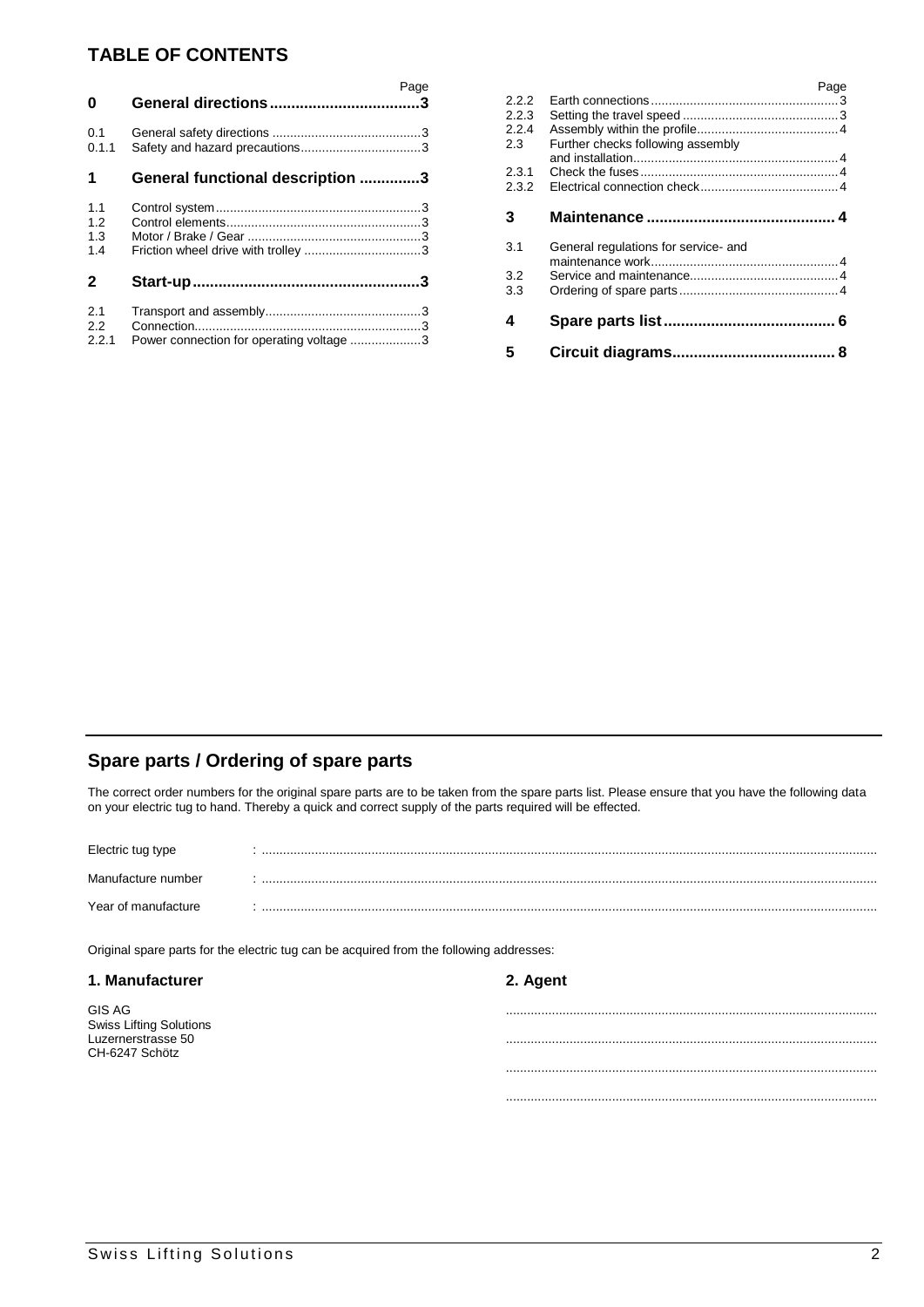# **0 General directions**

#### **0.1 General safety directions**

#### **0.1.1 Safety and hazard precautions**

The following symbols and terms are used in this instruction manual for safety and hazard instructions:



### **DANGER !**

The non-compliance either in part or full of work and operational directions marked with this symbol can result in serious personal injury or even death. Danger notices must be **strictly** complied with.



#### **CAUTION !**

The non-compliance either in part or full of work and operational directions marked with this symbol can result in major machinery, property or material damage. Cautionary notices must be **strictly** adhered to.



#### **NOTE**

Effective and simple operation is the result of following the directions denoted under this symbol. "Note" directions make light work.

For general directions and safety specifications: see chapter 0 of the instruction manual for electric chain hoist GCH (9401.9000.1). The technical datas can be found in the GIS*KB* documentation.

# **1 General functional description**

The electric tug (SA) is delivered with or without control system.

#### **1.1 Control system** (figure 1-1 / 1)

The electric tug (SA) is controlled in series with a frequency converter (FU). The fixed frequencies set at the factory enable a step less changeover between a fine motion drive and fast drive.

#### **1.2 Control elements**

The control switch for the SA (electric tug) has 4 or 6 buttons. The control cable is conducted into the control box.

#### **1.3 Motor / Brake / Gear** (figure 1-1 / 2)

The electric tug (SA) is equipped with a cylindrical asynchronous motor and generally with a direct-current brake. The winding is of insulation class F.

The transmission is assured by a two-stage spur gearing which is continuously lubricated.

#### **1.4 Friction wheel drive with trolley** (figure 1-1 / 3)

The vulcolan-coated friction wheel is pressed outside to the lateral side of the lower profile part. The pressing power can be regulated by two tension screws. The trolley within the profile section is equipped with four plastic rollers.

# **2 Start-up**



#### **DANGER !**

Mechanical adjustments may only be performed by authorized specialists.

#### **CAUTION !**



The operating staff must carefully read the instruction manual of the SA before its initial operation and carry out all checks. Separate operating instructions are available for operating the frequency converter. A summarised set of instructions is included with each device. Only when a safe operation has been established may the device be put into operation. Unauthorized persons may not operate the device or

perform any work with the help of the same.

### **2.1 Transport and assembly**

For the transport and assembly of the electric tug (SA), the safety direction for handling with loads are to be followed (see chapter 0). The SA must be assembled by qualified staff, always bearing in mind the accident prevention directions in chapter 0. Before assembly the SA must be stored in an enclosed room or covered area. Should the SA be destined for operation outdoors, then it is re-commended that a protection roof is erected to shield it from the influences of the weather.

Wherever possible, the SA should be transported in its original packaging. It is recommended that the assembly and connection of it is effected on-site by our qualified customer service personnel.

### **2.2 Connection**

#### **2.2.1 Power connection for operating voltage**



Electrotechnical adjustments may only be performed by authorized specialists.

#### **CAUTION !**

**DANGER !**

Before connection of the SA, check to ensure that the voltage defined on the load plate is the same as that which is available. Remove the electrical cover plate and connect the power cable in the side tappings (M25).

The SA must be connected according to the supplied circuit diagrams.

The connection cable for a second non-controlled electric tug must be of shielded type and  $4 \times 1$  mm<sup>2</sup>.

#### **2.2.2 Earth connections**

#### **DANGER !**



 $\sqrt{4}$ 

The protective conductor is not to carry any power. The use of a shielded cable requires the shielding to be earthed.

#### **NOTE**

The earth conductor is wired up to the earth connection terminal as green/yellow wire. Earth conductor of the power supply to the terminal (PE) is connected with yellow/green wire.

#### **2.2.3 Setting the travel speed**

The SA is equipped with a frequency converter as standard. Fixed frequencies are set at the factory for fine motion drive 6 m/min (15 Hz) and fast drive 35 m/min (87 Hz). The acceleration and deceleration time is two seconds.

These values may only be adjusted in accordance with the operating instructions and must be made by authorized personnel.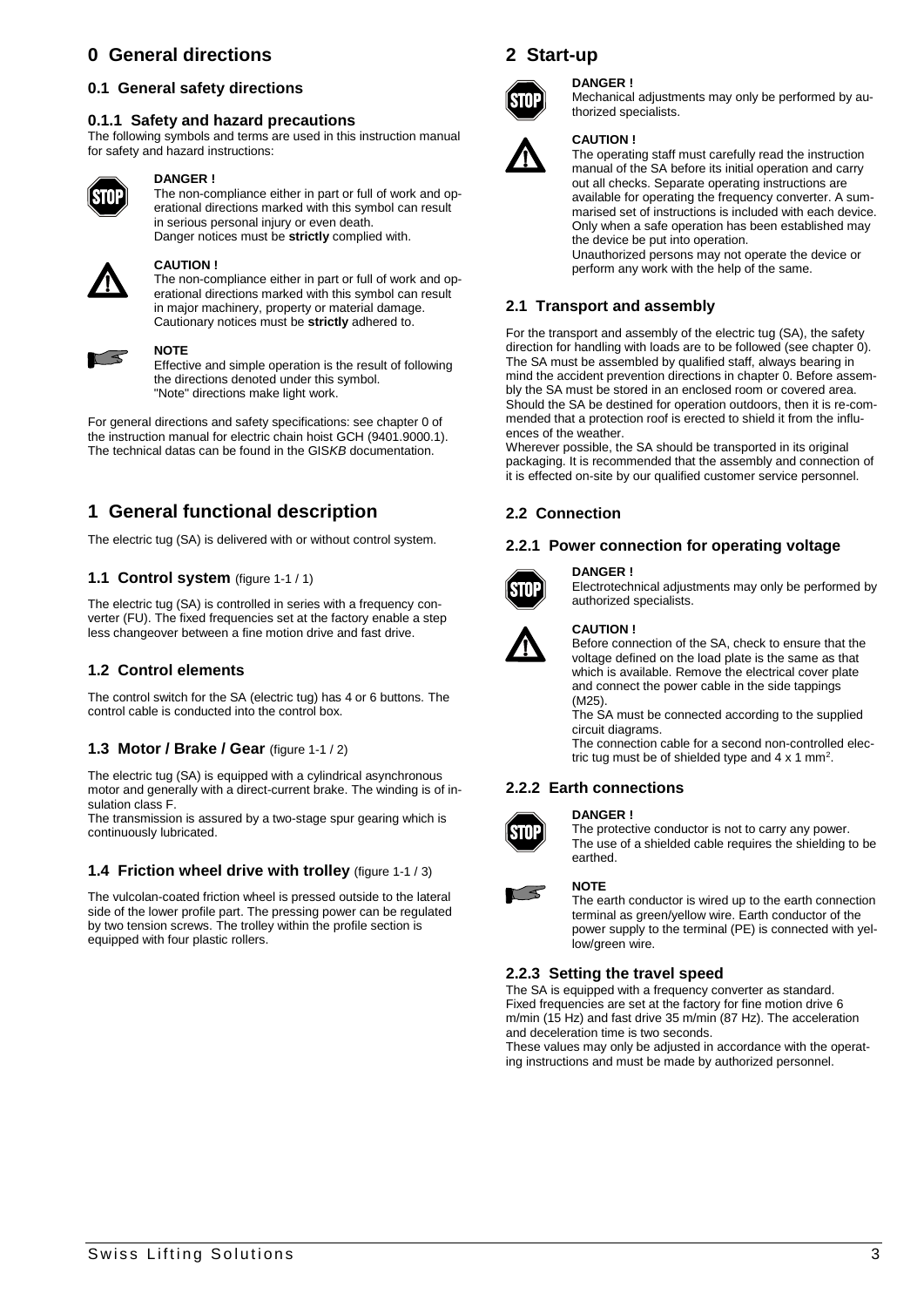#### **2.2.4 Assembly within the profile**

The hexagon nuts M10 must be loosened so that the SA can be introduced in the profile section. After that introduction the two hexagon nuts are equally prestressed. The disk springs should not be stressed totally.



#### **CAUTION !**

The profile must be free from oil and grease.

The connector clamp assures the adequate coupling of the SA with the trolley (figure 2-1) or with the rolling apparatus (figure 2-2).

#### **2.3 Further checks following assembly and installation**

#### **2.3.1 Check the fuses**

Check the fuses in the tool box.



#### **DANGER !**

The value of the fitted fuses must be dimensioned according to the motor power of all the devices of the crane system.

#### **2.3.2 Electrical connection check**

 Check electrical power supply run is safely seated and secure in its path



# **CAUTION !**

- Avoid clamping, knotting and crushing of cable Check cable clamps and securing material are se-
- curely seated With external traction relief check the security of the traction relief cable for the control switch



#### **CAUTION !**

The traction relief cable must be so secured that the power cable for the control switch is not put under stress.

# **3 Maintenance**

#### **3.1 General regulations for service- and maintenance work**

by our customer service.

Operating failures on the SA impairing the safe operation of the device are to be cleared immediately.

The SA may only be serviced by trained and authorized specialists.



**NOTE** We recommend to have maintenance work performed

#### **CAUTION !**

If the operator performs maintenance work on an SA on his own account, the type of maintenance performed must be entered into the inspection pass together with the date of performance.

Alterations to, as well as changes of and supplements to the SA which may impair the safety must be authorized by manufacturer in advance. Alterations to the SA not authorized by the manufacturer lead to an exclusion of the manufacturer's liability in case of damage.

Material warranty claims will only be recognized if solely genuine spare parts by the manufacturer have been employed. We explicitly wish to point out that original parts and accessories not supplied on our behalf cannot be inspected or released by us.

#### **General:**

Service and maintenance are preventive measures designed to enhance the full functionality of the SA. Non-compliance with the service and maintenance routines can result in reduction of the useful function of and/or damage to the equipment.

Service and maintenance work are to be effected periodically in accordance with the instruction manual.

During service and maintenance work the general accident prevention directions, the special safety directions (chapter 0) as well as the notes on hazard protection (chapter 0) are to be followed.



#### **DANGER !**

Service and maintenance work is only to be effected on the unloaded SA. The main switch must be off.

The maintenance work encompass sight checks and cleaning routines.

The service work includes additional functional checks.

During the functional checks, all securing elements and cable clamps must be checked for secure seating. Cables must be inspected for dirt, discoloration and arc spots.

**CAUTION !**

Used operating fuels (oil, lubricants ...) are to be safely collected and disposed of in an environmentally friendly manner.

The service and maintenance intervals are to be adapted to the working conditions. They are to be reduced when the working stress of the SA is on average large and when unfavourable conditions surface frequently during operation (dust, heat, humidity, steam, etc.).

#### **3.2 Service and maintenance**

The following sight checks are to be made daily:

- Wear of friction wheel; if the friction wheel slips, it requires more prestress
- Sealing of gear; no oil or grease should penetrate
- Current supply cable; no chaff marks or damages are allowed
- Discharging device of cable; the cable should not be put under stress

The friction wheel must be replaced as soon as the holding device grazes the profile.

Replacement of friction wheel:

- a) Cut-off current<br>b) Remove SA fro
- Remove SA from profile
- c) Detach friction wheel according to figure 3-1



#### **CAUTION !**

The SA must periodically be maintained.

Adequate maintenance requires the SA to be removed from the profile. The following maintenance works are to be made:

- Check on wear and quiet running of the friction wheels
- Replace any worn-out friction wheel
- Check sealing of the gear
- Replace any damaged cables or cable glands

The maintenance work must be followed by a functional check with nominal load.

# **3.3 Ordering of spare parts**

Notes on how to order spare parts can be found on page 2.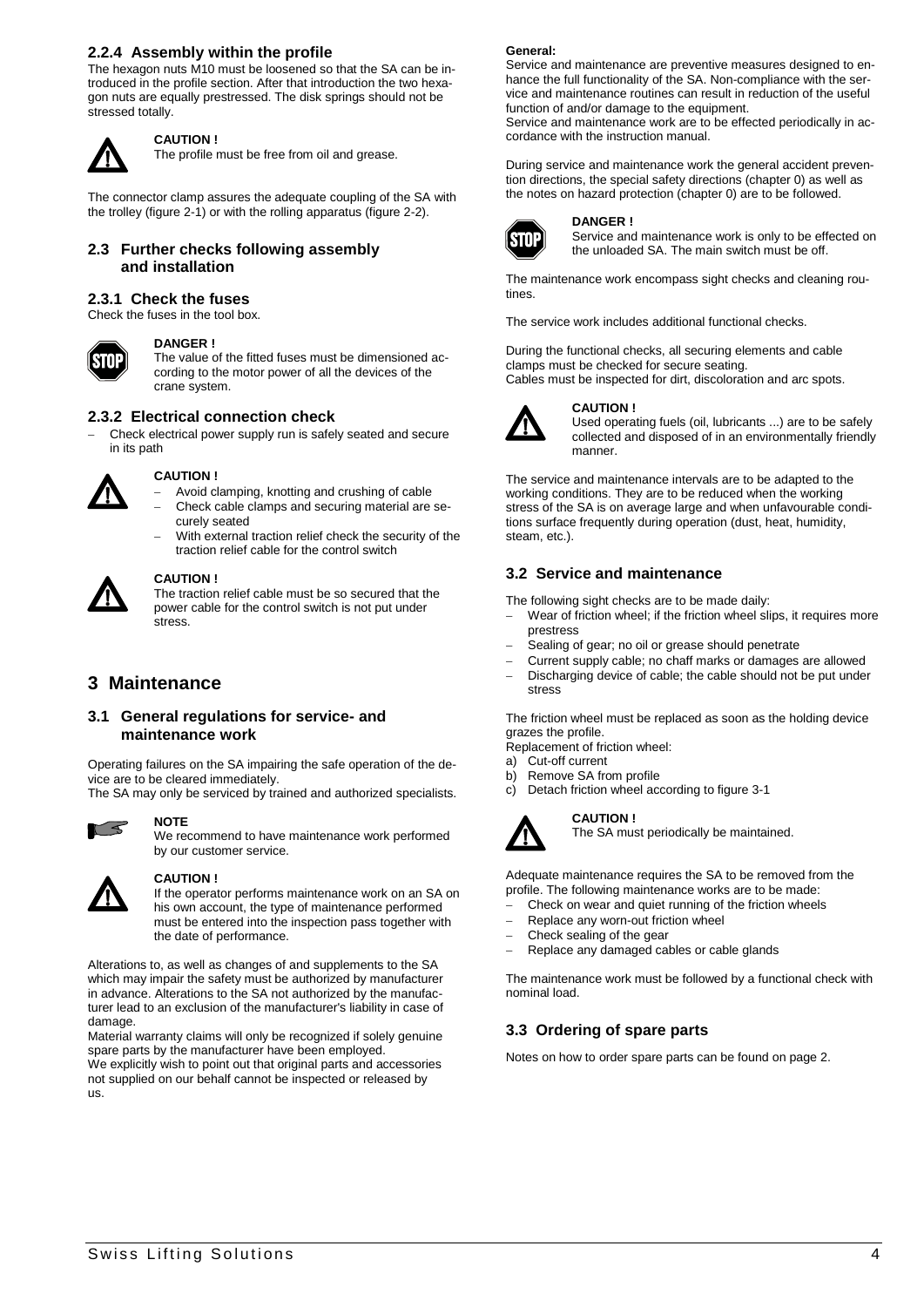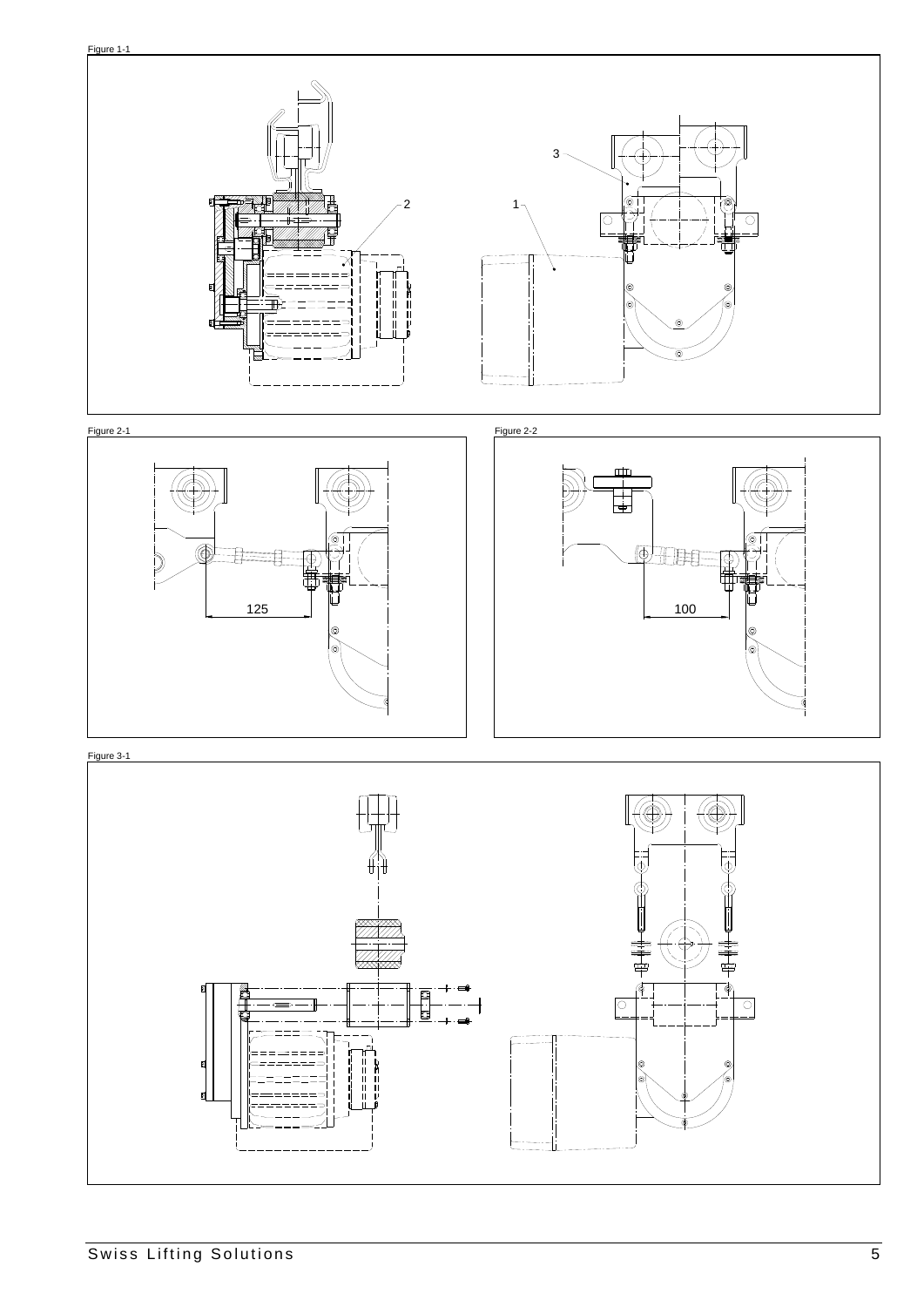

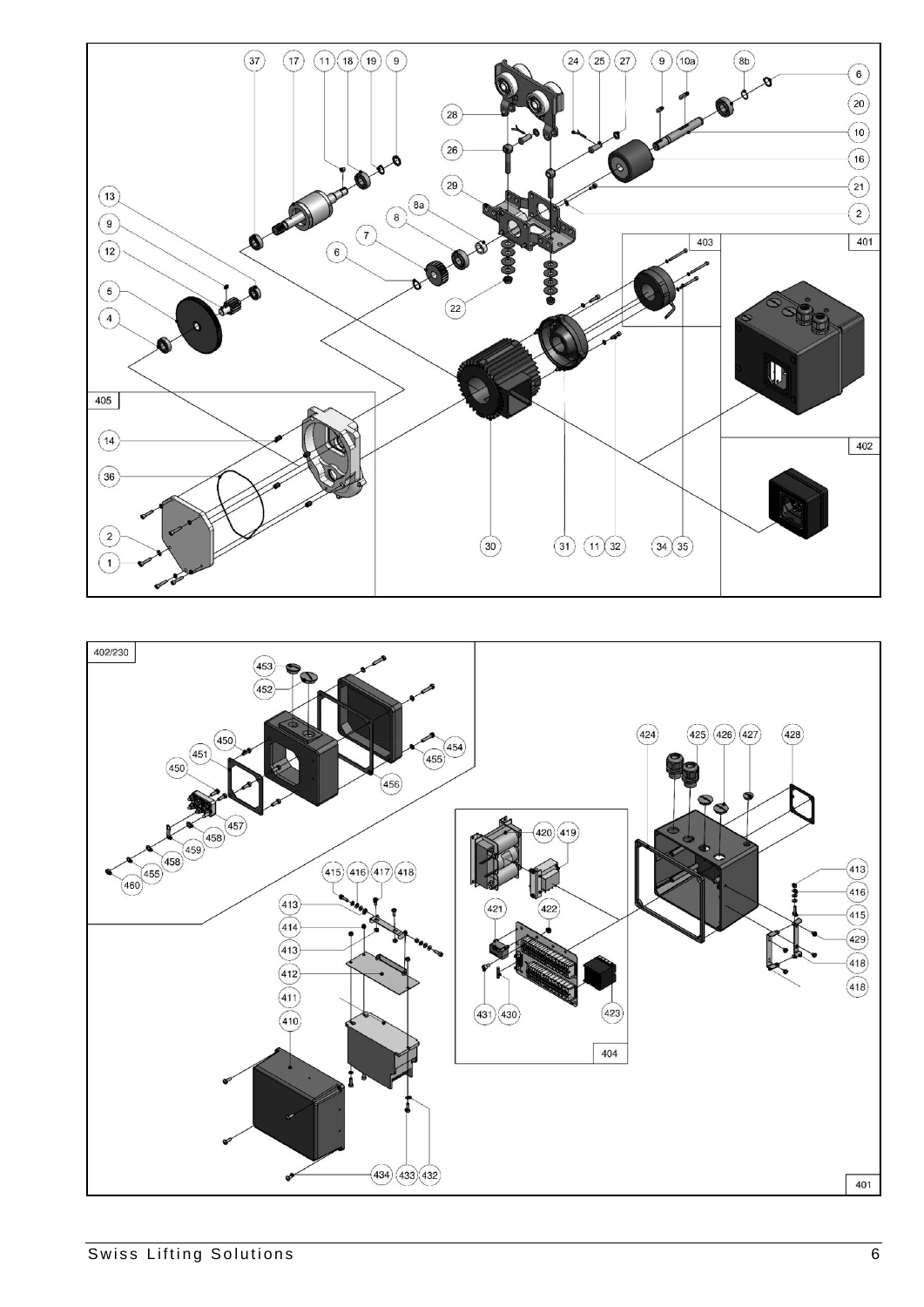|                |                                  | <b>SAKB</b> |
|----------------|----------------------------------|-------------|
| $\mathbf{1}$   | M5 x 25 VZ                       | 9030.0265   |
| $\overline{2}$ | M <sub>5</sub> V <sub>Z</sub>    | 9031.3902   |
| $\overline{4}$ | 6002, ø15/32 x 9                 | 0038.1033   |
| 5              | $z=122 / m=1$                    | 9310.5010.4 |
| 6              | AS 17                            | 0031.1011   |
| 7              | $z=24/m=2$                       | 9310.5007.4 |
| 8              | 6203 LLU NR, ø17/40 x 12         | 9038.0010   |
| 8a             | ø24/3.5 x 10.5                   | 9310.5037.4 |
| 8b             | ø15.5 x 1.3                      | 9035.0023   |
| 9              | 5x5x15                           | 9036.0001   |
| 10             | ø17 x 132                        | 9310.5009.4 |
| 10a            | 5x5x25                           | 0036.0013   |
| 11             |                                  | 0036.0010   |
|                | 5x5x10                           |             |
| 12             | $z=12/m=2$                       | 9310.5008.4 |
| 13             | 6001, ø12/28 x 8                 | 0038.1032   |
| 14             | 8 x 12                           | 9031.6214   |
| 16             | ø70 x 69.5                       | 9310.5006.4 |
| 17             | ø61.4 x 206                      | 9247.2013.3 |
| 18             | 6202-2Z, ø15/35 x 11             | 0038.1124   |
| 19             | $15 \times 1$                    | 0031.1009   |
| 20             | 6203-2Z, ø17/40 x 12             | 0038.1125   |
| 21             | M5 x 12 VZ                       | 9030.0003   |
| 22             | M10 VZ                           | 9031.1200   |
| 23             | 28 x 10.2 x 1.5                  | 9034.2004   |
| 24             | $2.5 \times 28$                  | 9031.6000   |
| 25             | 10 x 28 x 24                     | 9031.6709   |
| 26             | M10 x 60 VZ                      | 9030.8033   |
| 27             | $10.5/21 \times 2$               | 0031.0578   |
| 28             | 170 x 112 x 55, GISKBI           | 9310.5002.3 |
|                | 170 x 117 x 58, GISKB II         | 9310.5040.3 |
|                | 190 x 141 x 82.4, GISKB III + IV | 9307.1110.3 |
| 29             | 200 x 90 x 61                    | 9310.5005.3 |
| 30             |                                  | 9245.1100.4 |
|                | 220/380/420V, 1t D=62, L=50      |             |
| 31             | ø111 x 32.5                      | 9247.2006.3 |
| 32             | M5 x 20 VZ                       | 9030.0263   |
| 33             | 16/22 x 2                        | 9031.3205   |
| 34             | M4 VZ                            | 9031.3901   |
| 35             | M4 x 45 VZ                       | 0030.9287   |
| 36             | ø1.5 x 140                       | 9035.0030   |
| 37             | 6002 2DVH, ø15/32 x 9            | 0038.1075   |
|                |                                  |             |
|                |                                  |             |
|                |                                  |             |
|                |                                  |             |
|                |                                  |             |
|                |                                  |             |
|                |                                  |             |
|                |                                  |             |
|                |                                  |             |
|                |                                  |             |
|                |                                  |             |
|                |                                  |             |
|                |                                  |             |
|                |                                  |             |
|                |                                  |             |
|                |                                  |             |
|                |                                  |             |
|                |                                  |             |
|                |                                  |             |
|                |                                  |             |
|                |                                  |             |
|                |                                  |             |
|                |                                  |             |
|                |                                  |             |
|                |                                  |             |
|                |                                  |             |
|                |                                  |             |
|                |                                  |             |
|                |                                  |             |
|                |                                  |             |
|                |                                  |             |
|                |                                  |             |
|                |                                  |             |
|                |                                  |             |
|                |                                  |             |

|     |                       | SAKB        |
|-----|-----------------------|-------------|
| 401 | 3x208-240/42V 50/60Hz | 9310.5056.2 |
|     | 3x400-480/42V 50/60Hz | 9310.5055.2 |
|     | 3x500-575/42V 50/60Hz | 9310.5057.2 |
| 402 | 112 x 98 x 63         | 9243.2736.4 |
| 403 | 208-240V 50/60Hz      | 9050.4029   |
|     |                       |             |
|     | 400-480V 50/60Hz      | 9050.4022   |
|     | 500-575V 50/60Hz      | 9050.4022   |
| 404 | 208-240/42V 50/60Hz   | 9310.5048.2 |
|     | 400-480/42V 50/60Hz   | 9310.5047.2 |
|     | 500-575/42V 50/60Hz   | 9310.5049.2 |
| 405 | 204.5 x 140 x 60      | 9310.5064.4 |
| 410 | 195 x 165 x 80        | 9310.5044.3 |
|     |                       |             |
| 411 | 420 x 157 x 65.5      | 9056.5004   |
| 412 | 157 x 74 x 1          | 9310.5046.4 |
| 413 | M5 Nylon              | 9031.1275   |
| 414 | M4 Nylon              | 9031.1280   |
| 415 | M5 x 12               | 9030.0003   |
| 416 | ø5.3/10 x 1 Polyamid  | 9031.3703   |
| 417 | M5 x 12               | 0030.3468   |
|     |                       |             |
| 418 | 84 x 14.5 x 1         | 9310.5023.4 |
| 419 | 208-240/42V 50/60Hz   | 9056.4500.4 |
|     | 400-480/42V 50/60Hz   | 9056.4501.4 |
|     | 500-575/42V 50/60Hz   | 9056.4503.4 |
| 420 | 500-575V 50/60Hz      | 9056.4910   |
| 421 | 208-240V 50/60Hz      | 9245.4016.4 |
|     |                       |             |
|     | 400-480V 50/60Hz      | 9245.4015.4 |
|     | 500-575V 50/60Hz      | 9245.4015.4 |
| 422 | M <sub>6</sub>        | 0031.0037   |
| 423 | 42V 50/60Hz           | 9056.0038   |
| 424 | 197 x 167 x 6         | 9310.5050.3 |
| 425 | M25 x 1.5             | 9055.3103   |
| 426 | M25 x 1.5             | 9055.3513   |
|     |                       |             |
| 427 | M <sub>16</sub> x 1.5 | 9055.3511   |
| 428 | 70 x 70 x 1           | 9243.2599.4 |
| 429 | $M5 \times 6$         | 9030.3262   |
| 430 | ø5 x 25               | 9052.0010   |
| 431 | M6 x 10               | 9030.0273   |
| 432 | ø4.3/9 x 0.8          | 0031.0575   |
|     |                       |             |
| 433 | M4 x 16               | 9030.0253   |
| 434 | M5 x 15 VZ            | 9030.8034   |
| 450 | M4 x 12 VZ            | 0030.3451   |
| 451 | 70 x 70 x 1           | 9243.2599.4 |
| 452 | M20 x 1.5             | 9055.3512   |
| 453 | M16 x 1.5             | 9055.3511   |
| 454 | M4 x 20 VZ            | 9030.3256   |
|     |                       |             |
| 455 | M4 VZ                 | 9031.3901   |
| 456 | 112 x 98 x 2          | 9038.4004   |
| 457 | 40 x 25 x 21          | 9058.0006   |
| 458 | M4 MS                 | 0031.0615   |
| 459 | Type 56               | 9058.0007   |
| 460 | M4 MS                 | 0031.0095   |
|     |                       |             |
|     |                       |             |
|     |                       |             |
|     |                       |             |
|     |                       |             |
|     |                       |             |
|     |                       |             |
|     |                       |             |
|     |                       |             |
|     |                       |             |
|     |                       |             |
|     |                       |             |
|     |                       |             |
|     |                       |             |
|     |                       |             |
|     |                       |             |
|     |                       |             |
|     |                       |             |
|     |                       |             |
|     |                       |             |
|     |                       |             |
|     |                       |             |
|     |                       |             |
|     |                       |             |
|     |                       |             |
|     |                       |             |
|     |                       |             |